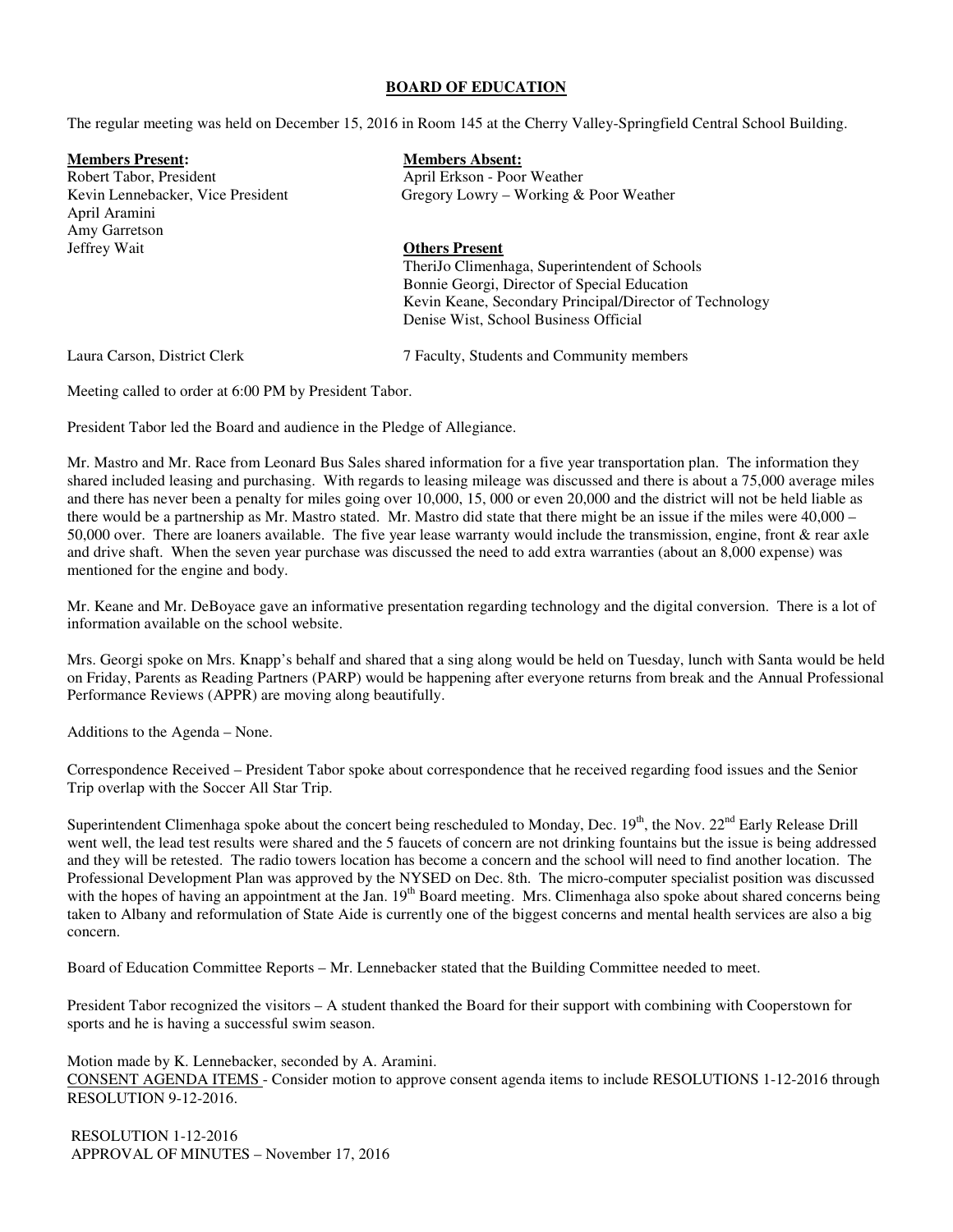The regular meeting was held on December 15, 2016 in Room 145 at the Cherry Valley-Springfield Central School Building.

### RESOLUTION 2-12-2016 ACKNOWLEDGE RECEIPT OF TREASURER'S AND FINANCIAL REPORTS- November 2016

# RESOLUTION 3-12-2016

RESOLVED, that the Board of Education of the Cherry Valley-Springfield Central School District, upon the recommendation of the Superintendent, does hereby approve the Bassett Healthcare Network HealthWorks Agreement as per ATTACHMENT III C.

# RESOLUTION 4-12-2016

RESOLVED, that the Board of Education of the Cherry Valley-Springfield Central School District, upon the recommendation of the Superintendent, does hereby appoint September Amspacher to position as a Teacher's Aide effective December 16, 2016 for the 2016-2017 school year or until the position is deemed unnecessary.

### RESOLUTION 5-12-2016

RESOLVED, that the Board of Education of the Cherry Valley-Springfield Central School District, upon the recommendation of the Superintendent, does hereby approve the following mentee/mentor pairings for the 2016-2017 school year: Debra Whiteman and Danielle Burr – Tammie Waterman

### RESOLUTION 6-12-2016

 RESOLVED, that the Board of Education of the Cherry Valley-Springfield Central School District, upon the recommendation of the Superintendent, does hereby approve the following Extra-curricular appointment for the 2016-2017 school year: LMC After School – Diane Kroon

### RESOLUTION 7-12-2016

 RESOLVED, that the Board of Education of the Cherry Valley-Springfield Central School District, upon the recommendation of the Superintendent, does hereby appoint the following as an Instructional Support Staff Substitute for the 2016-2017 school year: Sandra Mravlja Richfield Springs

### RESOLUTION 8-12-2016

 RESOLVED, that the Board of Education of the Cherry Valley-Springfield Central School District, upon the recommendation of the Superintendent, does hereby approve the following as volunteers for the 2016-2017 school year: Tristan Davis Fralick Robin Horne Maggie Pokorny

### RESOLUTION 9-12-2016

 RESOLVED, that the Board of Education of the Cherry Valley-Springfield Central School District, upon the recommendation of the Superintendent, does hereby approve the following as a piano accompanist for the 2016-2017 school year: Susan Ethington Motion carried unanimously.

Motion made by K. Lennebacker, seconded by A. Aramini. RESOLUTION 10-12-2016 RESOLVED, that the Board of Education of the Cherry Valley-Springfield Central School District, upon the recommendation of the Superintendent, does hereby approve the following as volunteers for the 2016-2017 school year: Gregory Lowry Bridgett Manley Charles Strange

Motion carried unanimously

Motion made by K. Lennebacker, seconded by J. Wait. RESOLUTION 11-12-2016

RESOLVED, that the Board of Education of the Cherry Valley-Springfield Central School District does hereby conduct a review of Policy and Regulation 8121.1 Opioid Overdose Prevention. Discussion was held and the First Reading will be held at the January 19<sup>th</sup> Board meeting. Motion carried unanimously.

Motion made by K. Lennebacker, seconded by J. Wait.

RESOLUTION 12-12-2016

RESOLVED, that the Board of Education of the Cherry Valley-Springfield Central School District does hereby conduct a second reading of Policy 2120.1 Candidates & Campaigning, 4325 Academic Intervention Services, 5100 Student Attendance and 5152 Non-Resident Students. Motion carried unanimously.